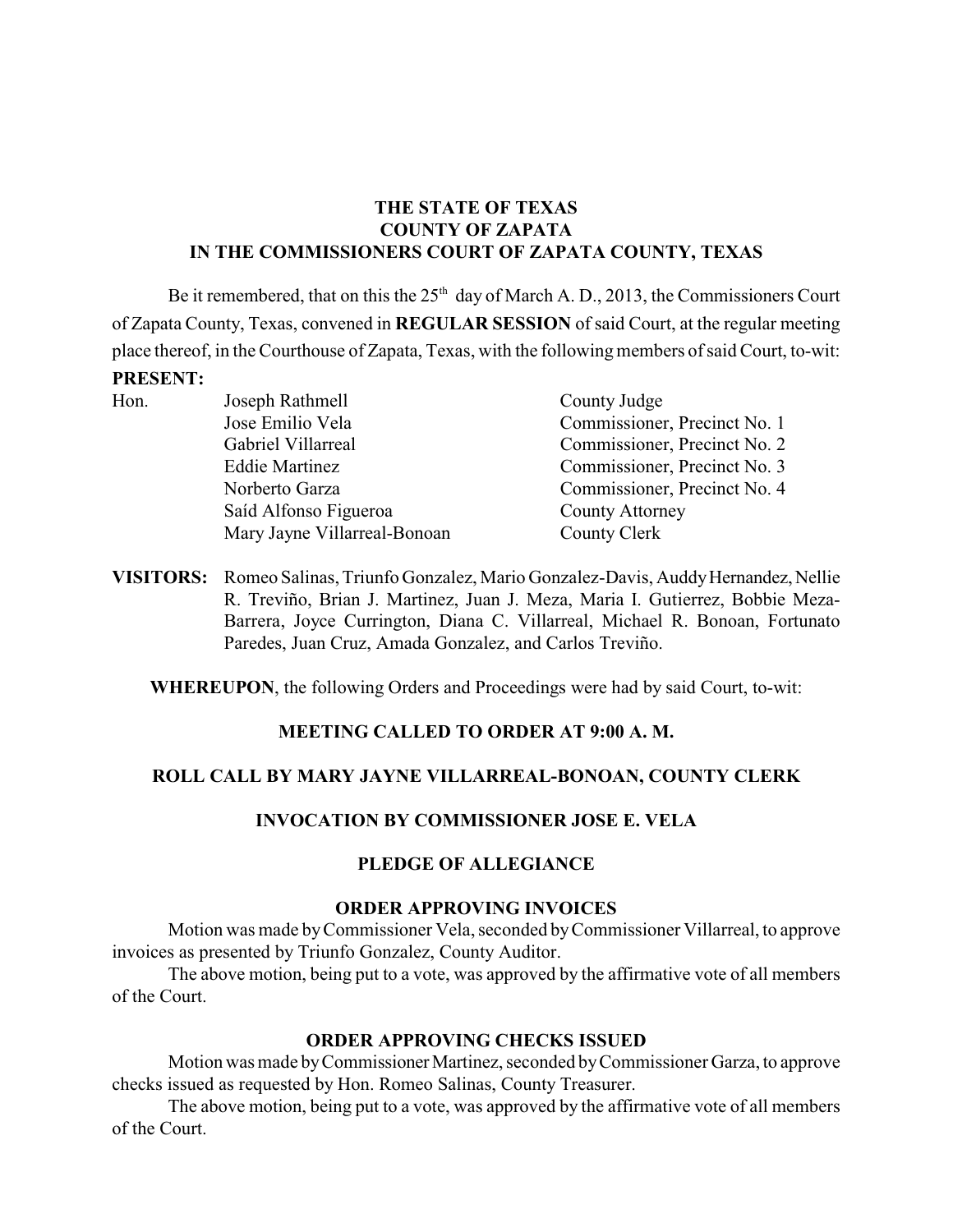#### **ORDER APPROVING TREASURER'S REPORT**

Motion was made by Commissioner Garza, seconded by Commissioner Vela, to approve Treasurer's Report as presented by Hon. Romeo Salinas, County Treasurer.

The above motion, being put to a vote, was approved by the affirmative vote of all members of the Court.

#### **PRESENTATION BY AMADA GARZA OF SUREFIND PIPELINE MARKERS LLC**

Mrs. Amada Garza, of Surefind Pipeline Markers, LLC, informed Commissioners Court that they now offer various building markers available to the public. Products can be ordered to any specification.

## **PRESENTATION BY APPRAISAL DISTRICT REGARDING HEAVY EQUIPMENT INVENTORY**

Ms. Amada Gonzalez, Chief Appraiser, introduced Ms. Peggy Wardlaw, of Wardlaw Appraisal Group, who gave a presentation regarding oil and gas personal property inventory and vehicle special inventory tax, including heavy equipment. Ms. Waldlaw explained that the amount of taxes currently paid under the Heavy Equipment Dealer's Special Inventory Tax may decrease significantly as purchasers realize that renting or leasing the equipment may result in a lower tax than a sale. There are over 250 current law suits filed by companies leasing oil and gas equipment claiming this status which is costing taxpayer funded appraisal districts hundreds of thousands of dollars in legal fees. Legislation provides an unfair level of appraisal for some types of machinery and equipment causing other tax payers to pick up the burden. Furthermore, Ms. Wardlaw expressed the importance of supporting HB 826 and SB 1085.

# **ORDER APPROVING RENTAL FOR DITCH EXCAVATOR TO INSTALL 4-INCH WATERLINE AT PEDERNAL COUNTY ROAD**

Motion was made byCommissioner Vela, seconded byCommissioner Martinez, to approve rental for a ditch excavator to install a 4-inch waterline at the Pedernal County Road. To be completed in phases, each phase not to exceed \$25,000.00. Total project cost to come out from Capital Outlay, line item #10-695-694, in compliance with TCEQ requirements as requested by Hon. Jose E. Vela, Commissioner Pct. 1.

The above motion, being put to a vote, was approved by the affirmative vote of all members of the Court.

# **ORDER APPROVING ACQUISITION OF EASEMENTS LOCATED ON BURUATO AND VELA PROPERTIES LOCATED ON STATE HIGHWAY 16 IN ORDER TO SOLVE DRAINAGE PROBLEMS**

Motion was made by Commissioner Martinez, seconded by Commissioner Garza, to approve the acquisition of easements located on the Buruato and Vela properties located on State Highway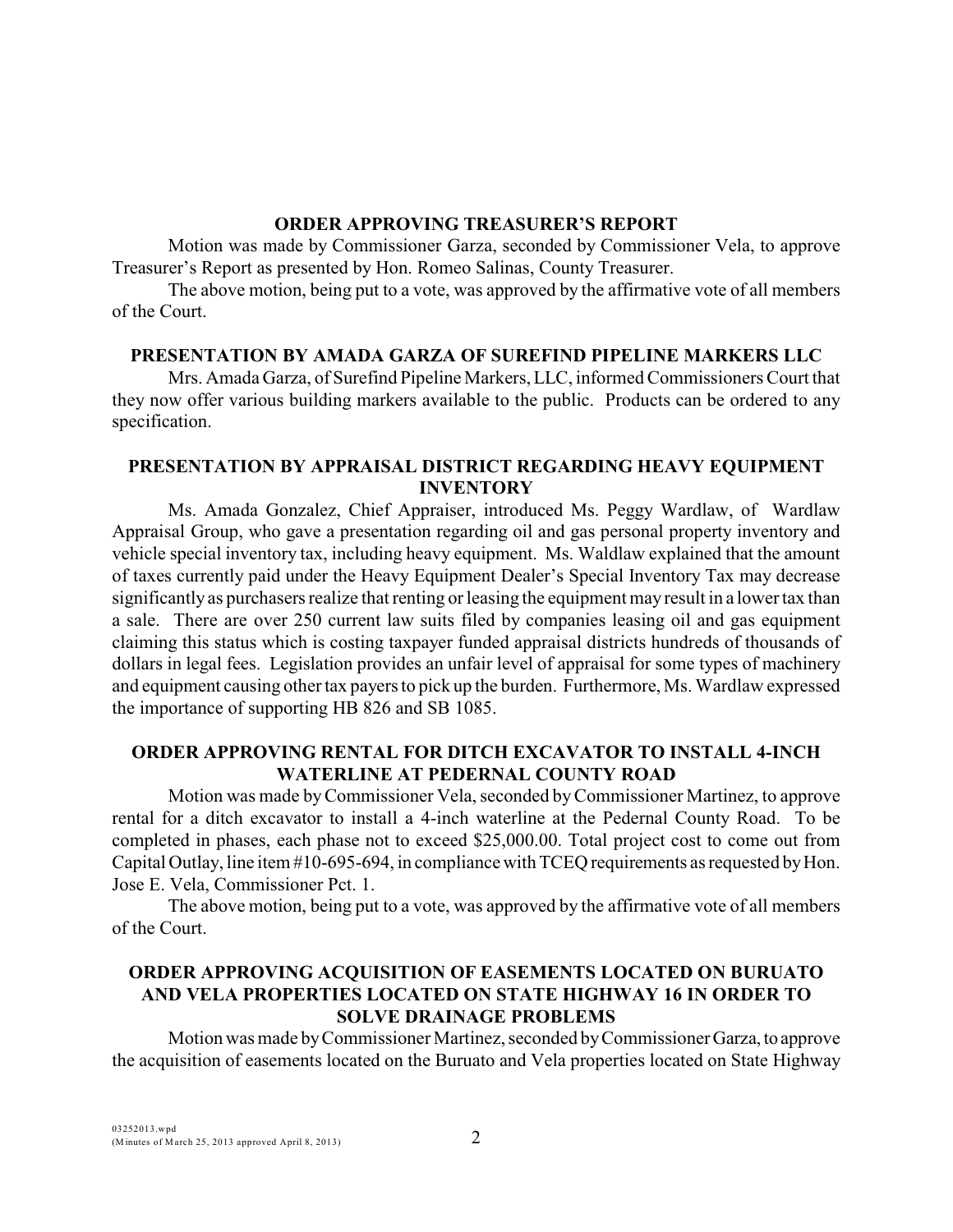16 in order to solve drainage problems as requested by Hon. Norberto Garza, Commissioner Pct. 4 and Mario Gonzalez-Davis, Project Manager.

The above motion, being put to a vote, was approved by the affirmative vote of Commissioners Martinez, Garza, and Villarreal. Commissioner Vela abstained. Motion carried.

### **ORDER APPROVING THE PURCHASE OF NEW TIME CLOCKS IN ORDER TO STREAMLINE COLLECTION OF HOURS**

Motion was made by Commissioner Garza, seconded by Commissioner Martinez, to approve the purchase of new time clocks in order to streamline the collection of hours for payroll. Clocks will be purchased from Time Clocks and More for the purchase price of \$2,952.00 plus monthly support with a 100% replacement contract. Clocks work with wifi and will read finger prints and facial recognition as requested by Romeo Salinas, County Treasurer.

The above motion, being put to a vote, was approved by the affirmative vote of all members of the Court.

#### **ORDER APPROVING INSTALLATION OF STREET LIGHT**

Motion was made by Commissioner Martinez, seconded by Commissioner Villarreal, to approve the installation of street light at corner of  $20<sup>th</sup>$  and  $19<sup>th</sup>$  on Villa Avenue (existing pole) as requested by Hon. Norberto Garza, Commissioner Pct. 4.

The above motion, being put to a vote, was approved by the affirmative vote of all members of the Court.

## **ORDER APPROVING LINE ITEM TRANSFER**

Motion was made by Commissioner Garza, seconded by Commissioner Vela, to approve the following line item transfer:

| From: Capital Outlay                             |  | 10-695-531 Other Building Repairs | \$5,000.00 |
|--------------------------------------------------|--|-----------------------------------|------------|
| To: Non-Department                               |  | 10-409-465 Co. Property/Repairs   | \$5,000.00 |
| as requested by Hon. Joe Rathmell, County Judge. |  |                                   |            |

The above motion, being put to a vote, was approved by the affirmative vote of all members of the Court.

## **ORDER APPROVING RESOLUTION TO ADOPT MENTORING AND WORKFORCE SKILLS DEVELOPMENT**

Motion was made by Commissioner Vela, seconded byCommissioner Villarreal, to approve a resolution to adopt Mentoring and Workforce Skills Development: A Delinquency Prevention Initiative as requested by Roger Miller, Juvenile Probation.

The above motion, being put to a vote, was approved by the affirmative vote of all members of the Court.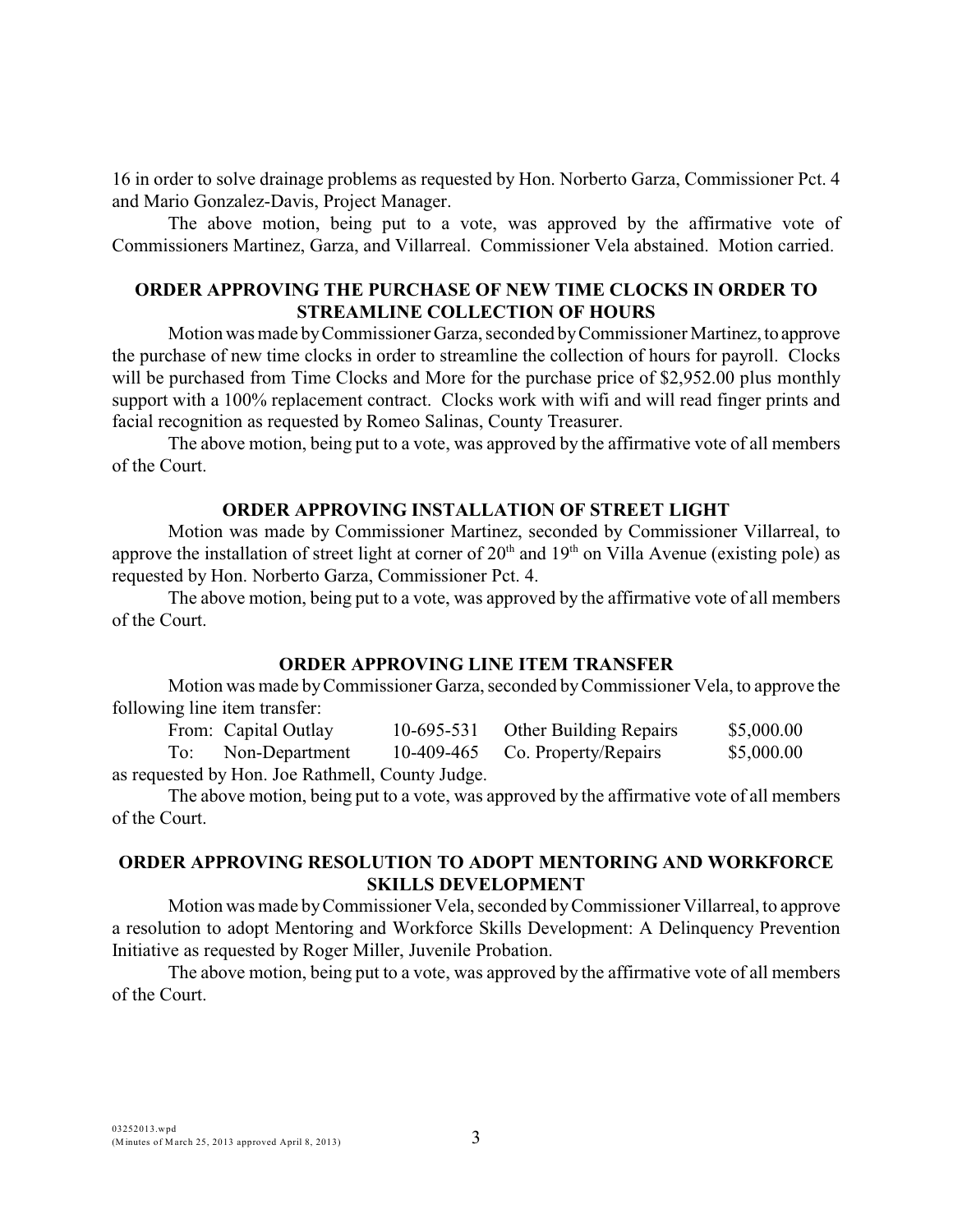### **ORDER APPROVING PROCLAMATION IN SUPPORT OF SAFE DIGGING MONTH**

Motion was made by Commissioner Vela, seconded by Commissioner Garza, to approve a proclamation in support of Safe Digging Month asrequested by Santiago Villarreal, Border Damage Council.

The above motion, being put to a vote, was approved by the affirmative vote of all members of the Court.

# **MOTION WAS MADE BY COMMISSIONER GARZA, SECONDED BY COMMISSIONER MARTINEZ, TO ENTER INTO EXECUTIVE SESSION**

# **MOTION WAS MADE BY COMMISSIONER GARZA, SECONDED BY COMMISSIONER MARTINEZ, TO RETURN TO REGULAR SESSION**

# **ORDER APPROVING CONTRACT AND LEASE FOR BOYS AND GIRLS CLUB OF ZAPATA COUNTY**

Motion was made by Commissioner Martinez, seconded by Commissioner Garza, to approve the contract and lease for the Boys and Girls Club of Zapata County as requested by Nellie R. Treviño, Personnel Director.

The above motion, being put to a vote, was approved by the affirmative vote of all members of the Court.

# **NO ACTION WAS TAKEN ON REQUEST BY NELLIE R. TREVIÑO, PERSONNEL DIRECTOR, REGARDING LAWSUIT FILED AGAINST ZAPATA COUNTY EMPLOYEES WHILE SERVING ON CACST BOARD (Texas Gov't Code Title 5, Sub Chapter D, Section 551.074, Personnel Matter.)**

# **ORDER APPROVING SETTLEMENT WITH MORGAN SPEAR AND MORGAN SPEAR ASSOCIATES, INC., IN CASE ENTITLED ZAPATA COUNTY V. SATTERFIELD & PONTIKES CONSTRUCTION, INC., MORGAN SPEAR AND MORGAN SPEAR AND ASSOCIATES, INC.; CAUSE NUMBER 7,779 PENDING IN** THE 49<sup>TH</sup> JUDICIAL DISTRICT COURT OF ZAPATA COUNTY, TEXAS

Motion was made by Commissioner Villarreal, seconded by Commissioner Garza, to approve the settlement with Morgan Spear and Morgan Spear Associates, Inc. in case entitled Zapata County v. Satterfield & Pontikes Construction, Inc., Morgan Spear and Morgan Spear and Associates, Inc.; Cause Number 7,779 pending in the  $49<sup>th</sup>$  Judicial District Court of Zapata County, Texas; and authorizing Judge Joseph Rathmell to sign all associated paper work, and any other matters incident thereto as requested by Fortunato Paredes, Attorney at Law, Escamilla Poneck & Cruz, LLP. (Texas Gov't Code Title 5, Sub Chapter D, Section 551.071, Consultation with Attorney.)

The above motion, being put to a vote, was approved by the affirmative vote of all members of the Court.